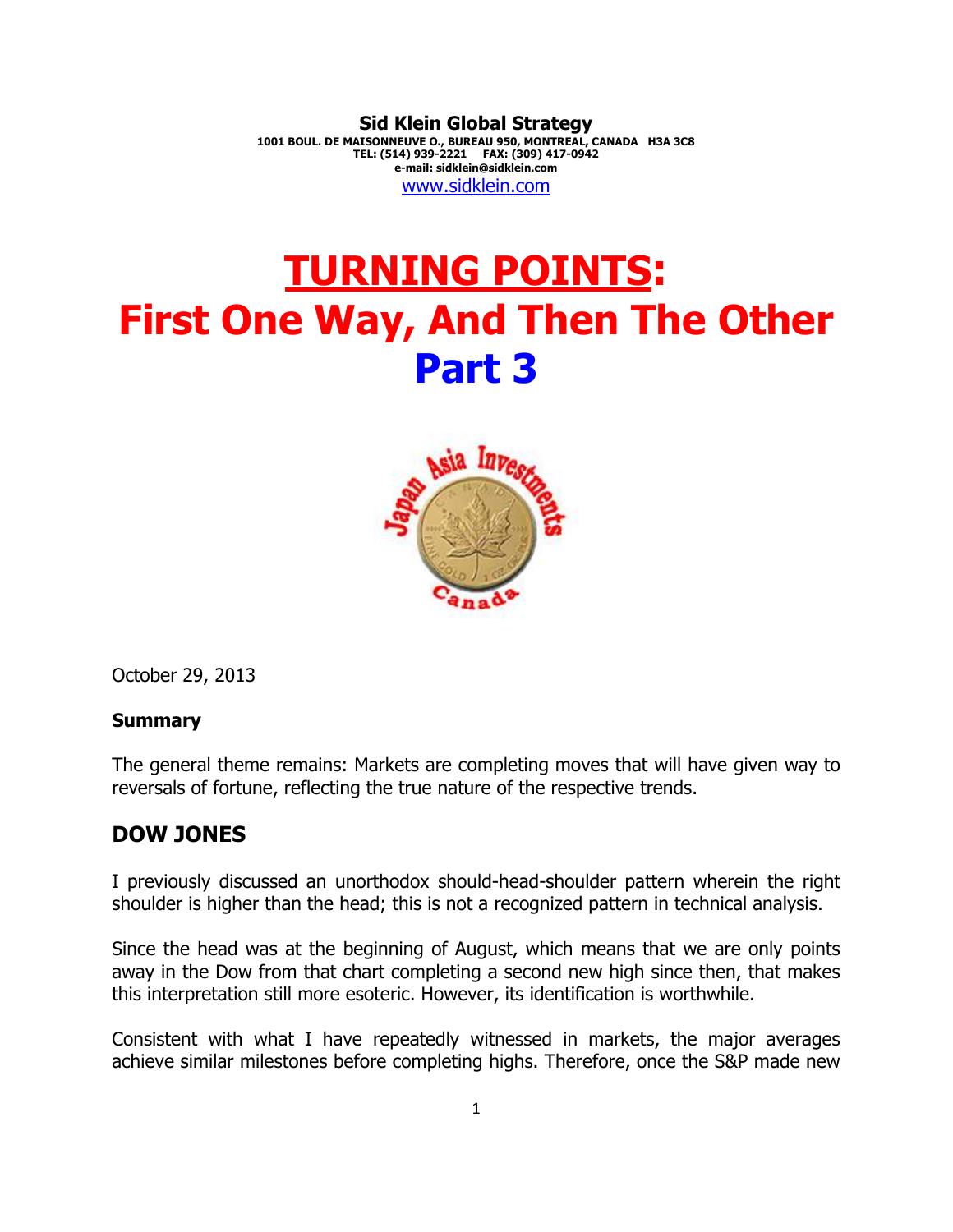highs along with the NYSE and NASDAQ (not shown), I assumed that another Dow brain-tease was on the way.

As the Fed meets tomorrow (Wednesday), it would be quite typical for the stock averages to make new highs before reversing lower. The news to explain the latter would be the state of the economy and the recent big hit to consumer sentiment.

The **1-year Dow chart** on this page illustrates the widely followed MACD indicator above the price chart, along with my favourite indicator, the stochastic, beneath it. The chart confirms that we are mere points away from the September nominal all-time (whatever that means to foreign owners of US equities), which will confirm all indices.

It also shows that the October 6 report was precise in its forecast for a final short term low that would stop at the 200-day moving average at 14,700 (red line).

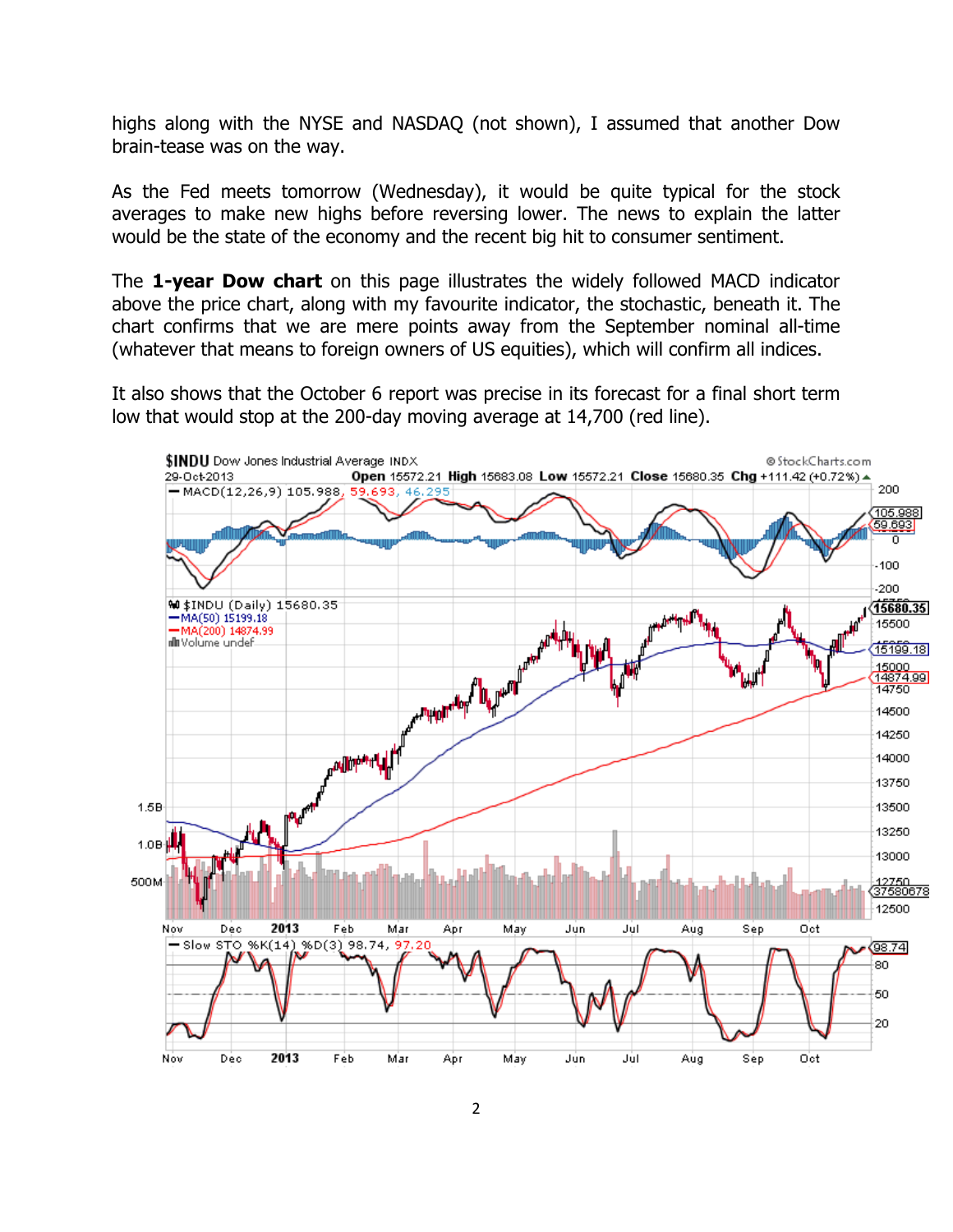Despite tomorrow's new high in the Dow, the MACD will not attain to the level it reached in September.

Below, please note the **25-year Dow chart.** As often discussed, an expanding triangle is less common than others, and more dangerous as well.

It is a pattern that has 7 points, where each point reflects a higher high than the previous one, while the lows within the pattern are lower that the preceding bottom. Such a pattern, it is easy to understand, bespeaks greater volatility.

Point #6 is the rally that does **not** come close a new high, and it is followed by point-7, which is the pattern-concluding smash.

In the case below, point #1 was at the end of 2002. Point-2 occurred at the end of 2007, while point #3 completed in March 2009. Point-4 is ending now.

Point-5 will take the Dow to a level around 6000, with much of the train wreck occurring in 2014 - 2015.

The destruction will relate to the growing materialization of hyperinflation, sovereign and major corporate defaults, and political instability (World War Three) that will ultimately manifest fully during point-7 later this decade.



Regardless what causes it, point #6 should provide the world with "hope", as the Dow rallies from  $\sim$  6000 to  $\sim$  9800.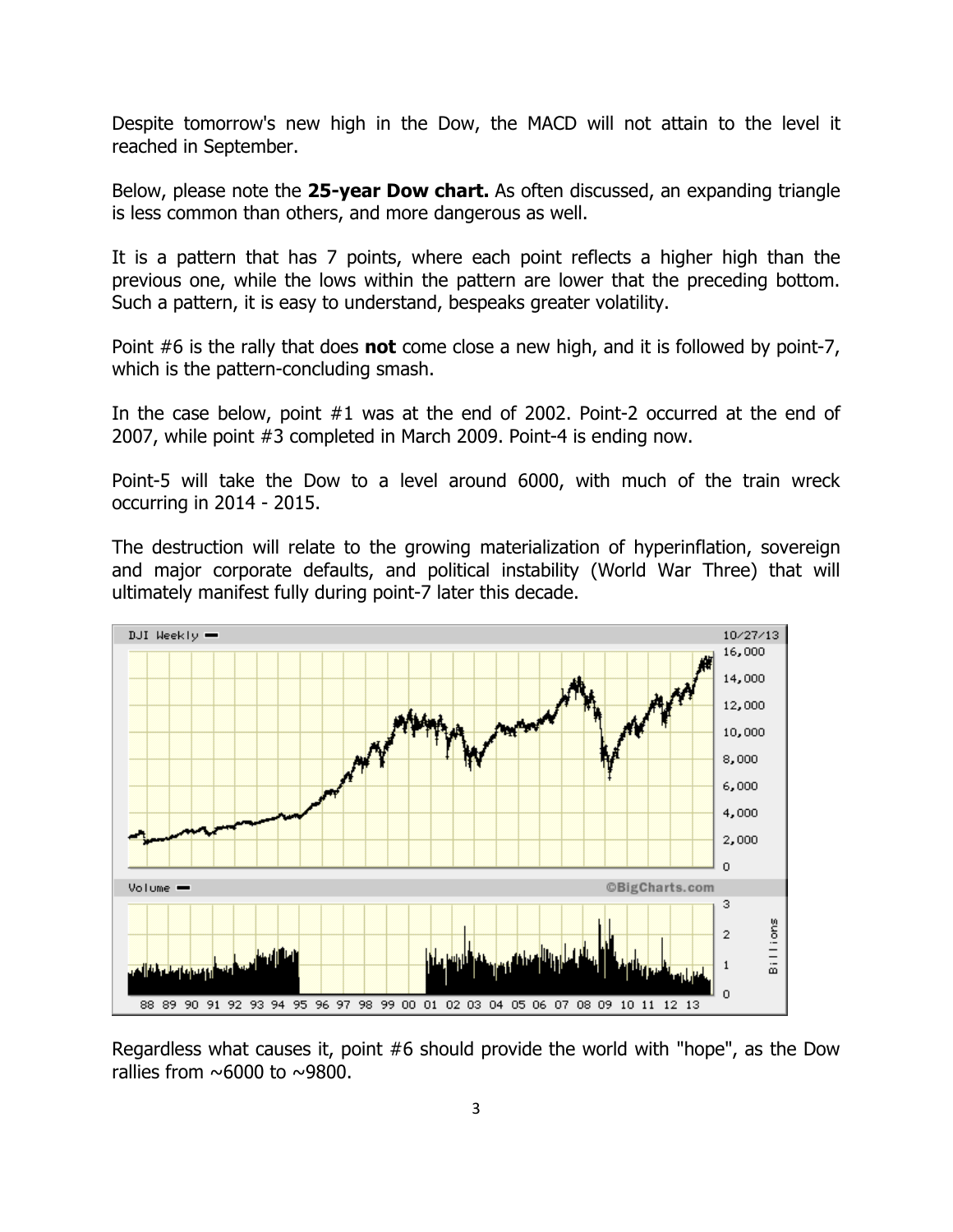Contemplating time, please note that point-1 took 3 years to complete, while point-2 required 5 years. Point #3 only took a bit over a year in the debacle of 2008. Point #4, now completing, will have taken about 5 years.

The rally phases (points 2 and 4) will have each taken about 5 years, while the declining periods have taken about 1 and 3 years, respectively.

Apart from noting the consistent Fibonacci relationships, it is also worth noting that the declining periods may well be accelerating, certainly when adjusted for the depths of the movements (more points per unit of time).

So, if the Dow took just over a year to decline just under 8000 points, just how fast will the Dow have fallen 10,000 - 11,000 points? A year and a half?

Anyone for deep out-of the money puts?

According to the following analysis, the time to buy them would be yearend, for which time period of book-closing the market will have held up the averages. The **1-year Dow chart on page-2** illustrates its own expanding triangle: OMINOUS expanding triangle within expanding triangle!

August = point-1; September = point-2; October = point-3; November = point-4? December = point-5?

Does early January mark the countertrend point-6 peak at which one buys deep out of the money 1-year puts? Will the real returns be theoretical, with puts and currency barely worth the paper we get in exchange for them?

Please see the Precious Metals section, to consider the corresponding action there.

What are the correlating fundamentals for the preceding?

Well, I have already given readers the information that The Second Eagle will have commenced the Third World War in challenging the accepted medium of exchange.

The Chinese are establishing a bona fide gold-backed currency. Meanwhile they hold a ton of US debt, much earned by child labour, the product of which will have ended with in default, thanks to the international Mafia commonly known as the Americans.

The largest holder of US debt is the US government (Fed), so they will have defaulted on themselves after having traded their paper for the world's goods and services, thereby living off the backs of the world's people.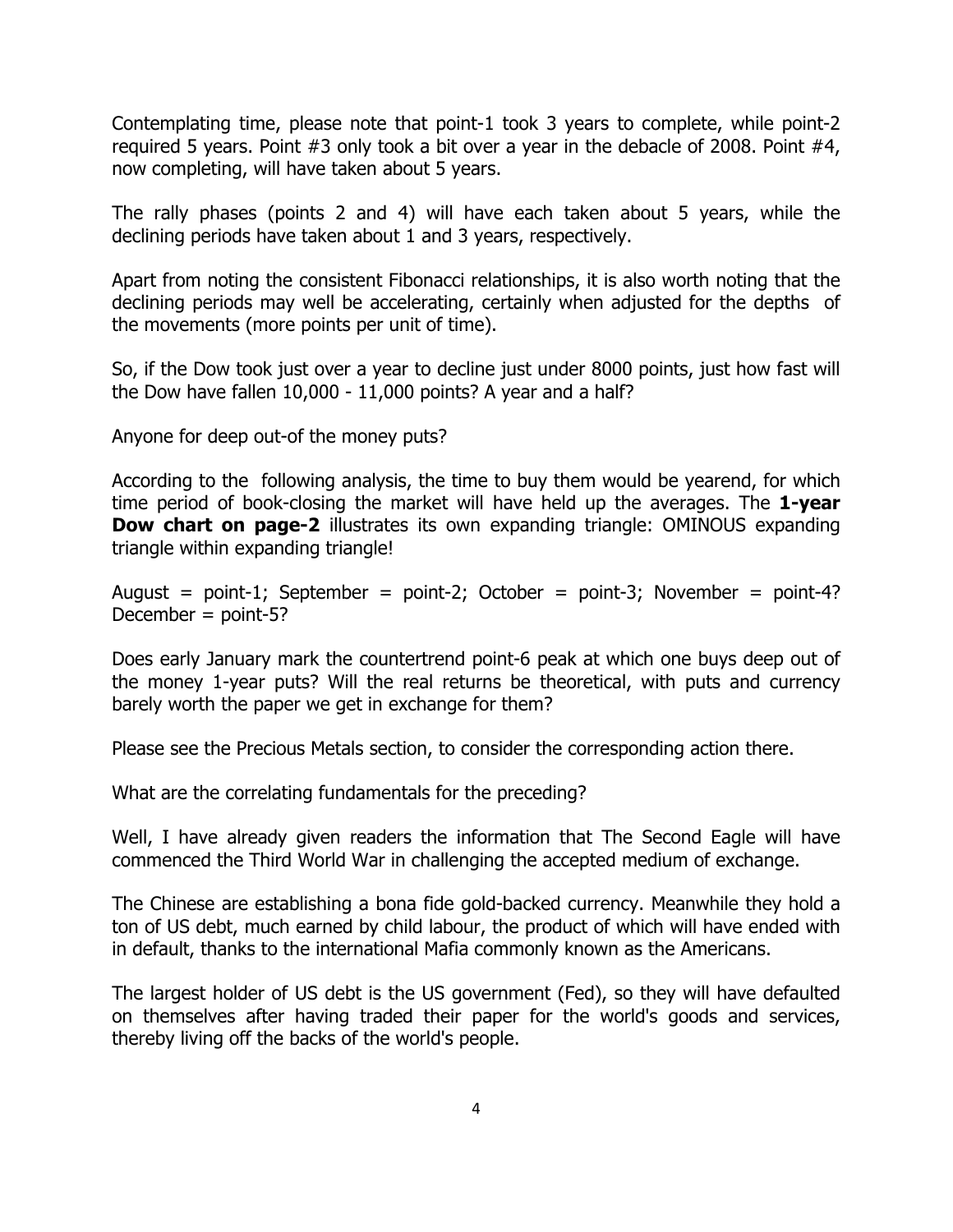Very recently, the Chinese central bank governor wrote of the need for a de-Americanized world in which the Wall Street elite does not increasingly and again plunder the world into a financial mess for its own decadent gain, adding that pointless and self-serving wars cannot be tolerated, with acts of war requiring the blessing of the United Nations.

Who would have thunk it? The goons who are still in the holy land of Tibet emulating the long held position of the Canadian people, until we in the democracy were/are corrupted by the Wall Street-purchased establishment in Ottawa.

In any event, to lay the foundation for the war I describe above, yet another economic theory has emerged. It is based upon the notion that debt need not ever be repaid, with its sustaining power related to tax receipts.

This latest bit of financially horrific crap even trumps their previous invention, Nominal GDP Targeting.

The Americans will have rammed 100 billion dollars worth of arms down India's throat and, along with everything else (above, I touch on key aspects), the Second Eagle is preparing to covertly seize Canada (and Mexico, I strongly suspect), while giving the world the I-don't-need-you middle finger and plunge the planet into its greatest war ever, destroying more lives than anyone could have ever thought.

Buy precious metals, whistle, and only watch specialty stations.

## **VIX**

The **1-Year VIX chart** on the next page illustrates an uptrend channel which the March, August and October lows hit perfectly.

As the VIX necessarily trends in an asymmetrical fashion to equities, note the dangerous divergence. Specifically, new highs in the stock averages did NOT include new lows in the VIX, which, again, has maintained a perfect uptrend.

Please scroll down to page-6.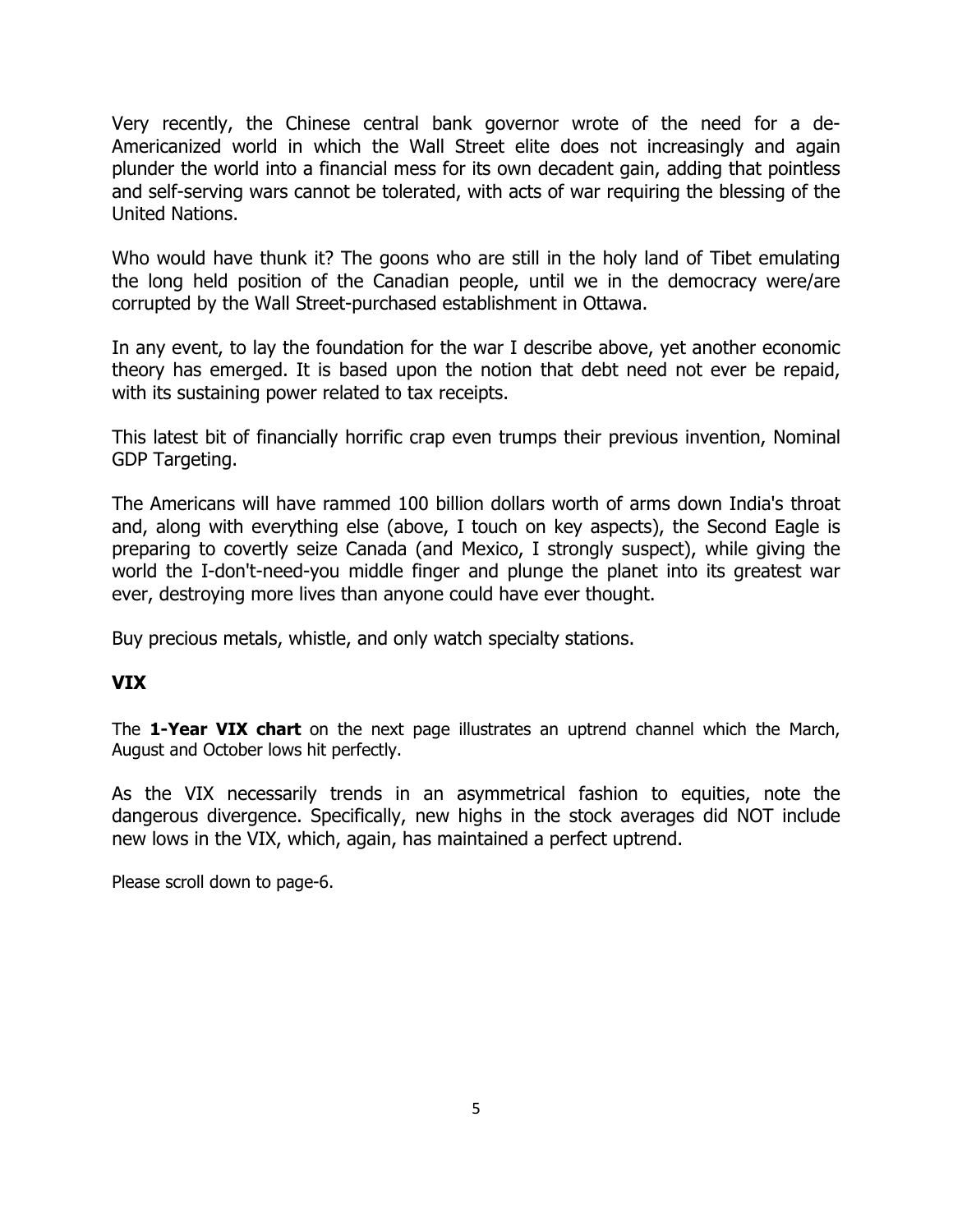

## **NIKKEI**

**1-Year Nikkei chart** follows on next page.

## **July 7, 2013**

"By breaking above long term resistance at 14,000, and approaching the critical long term resistance at 17,000 (by hitting what I call "an in-between zone", where everyone is stopped or waiting for what doesn't come), the Nikkei has achieved all that one should expect, and one may again defer to the long term global equity bearishness to which I have always alluded."

An A-B-C-D-E contracting triangle occurs in wave-4 patterns. In other words, what follows is necessarily the final move up.

By consequence, a quick run-up of as much as 1500 points to form a double-top is very possible; even a slight decline from here below 13,900 would negate this interpretation.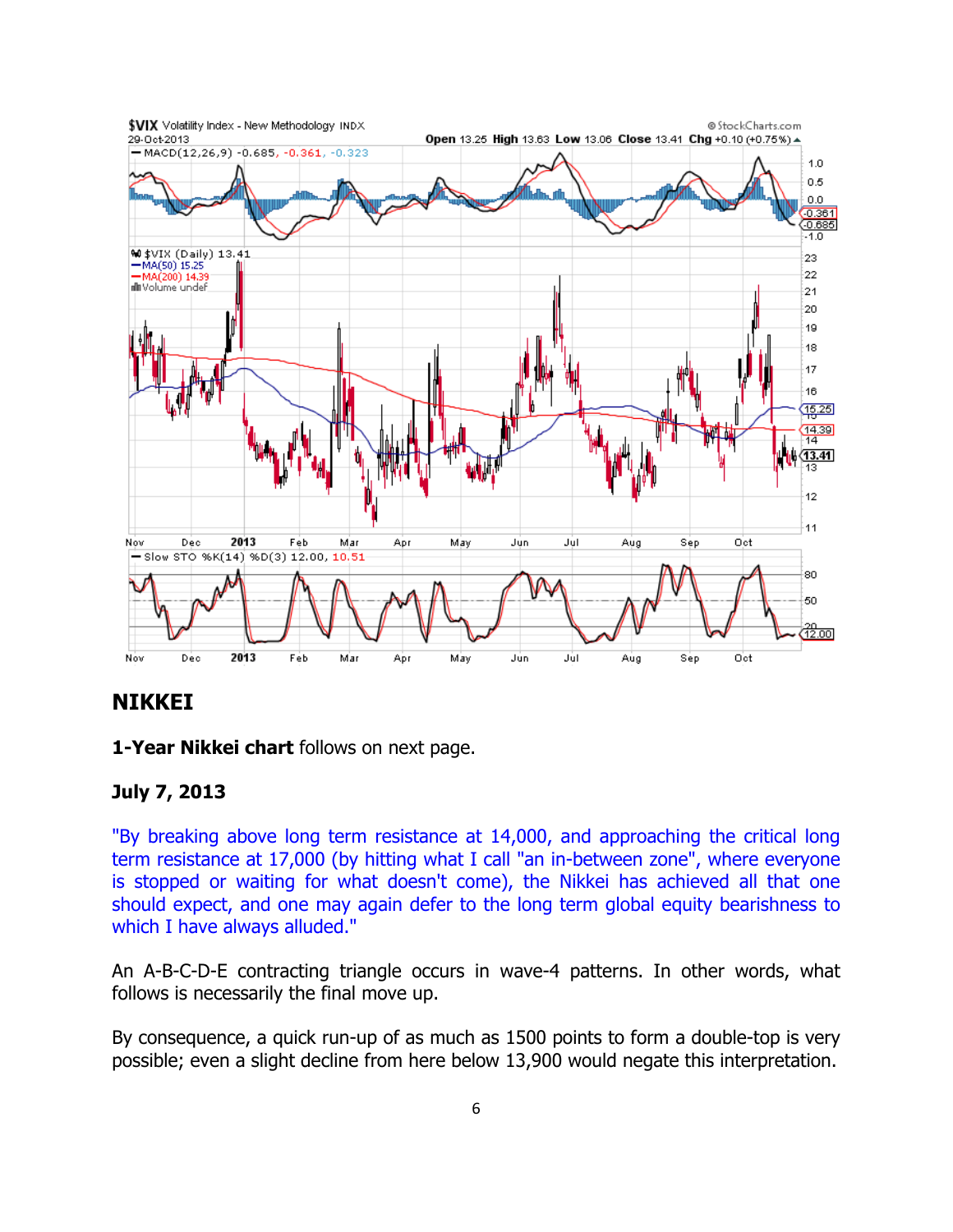

#### **SHANGHAI**

Without describing complex wave counts, this nutty off-cycle market can take a stab at 2300 before resuming its downtrend.

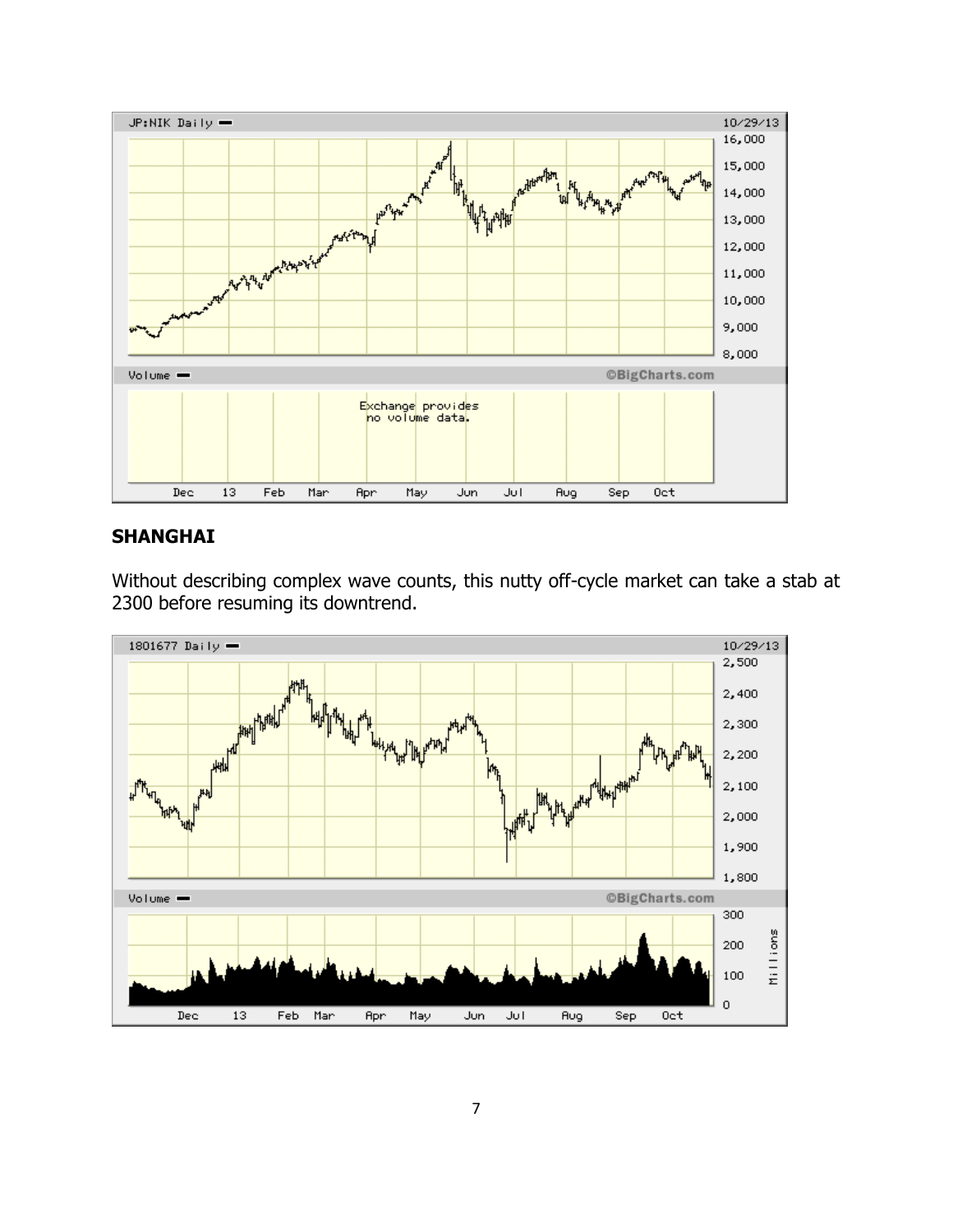# **GOLD, SILVER**

**1-year SLV and GLD charts follow, respectively.** In each case, the MACD appears above the price chart, while the slow stochastic appears beneath it. The technical interpretations are the same for each metal.

The views of the precious metals are asymmetric with those concerning equities. Simply, tomorrow could provide new short term lows, with declines of as much as \$25 in gold and 50 cents in silver, before reversing higher.

Essentially, I believe that the focus will have shifted from the mindless considerations of money printing, to the economy and, ultimately inflation and, eventually, hyperinflation.

The second paragraph on page-2 says it all. I believe that tomorrow's news may well have created the turning points, described by, "First one way, and then the other."

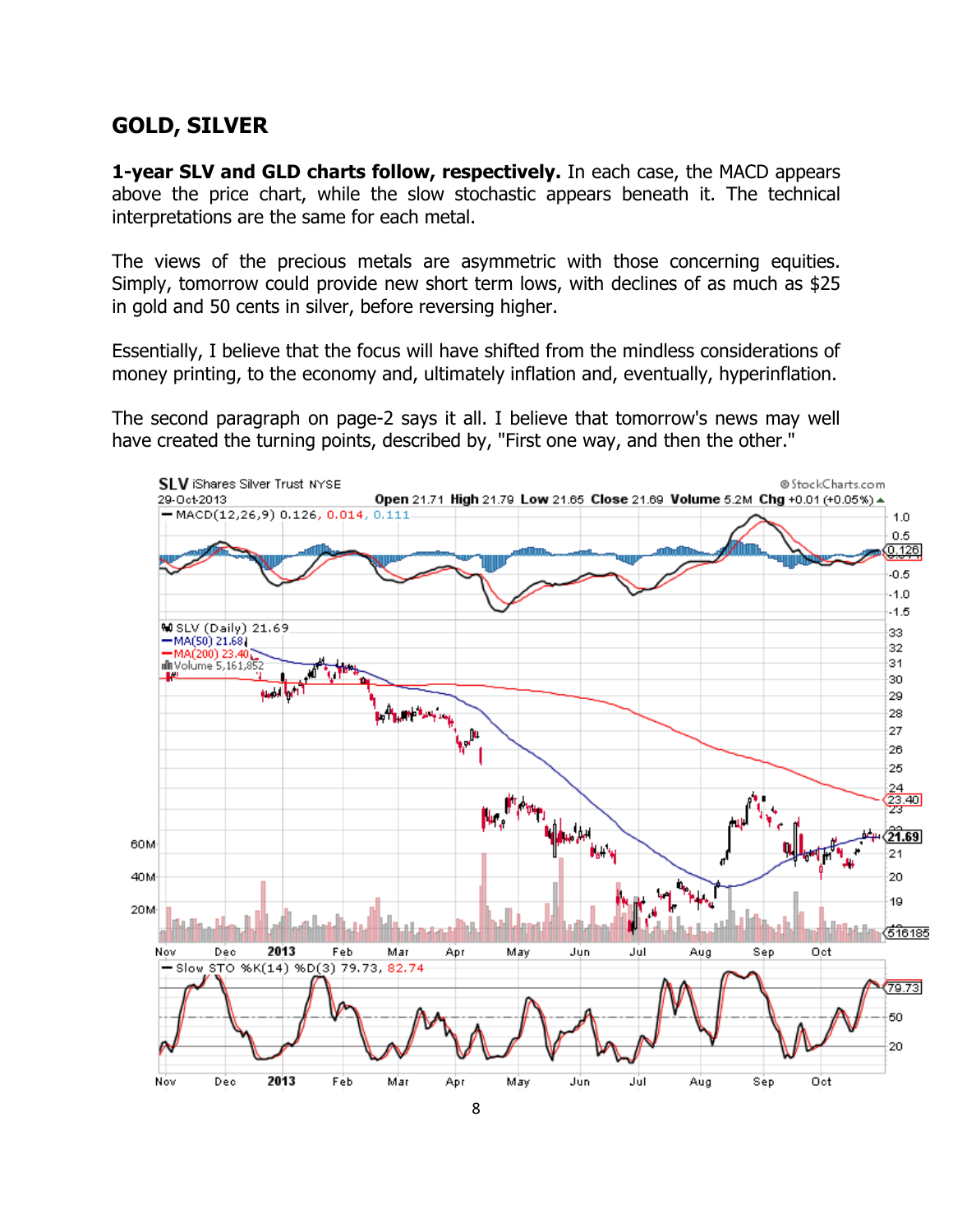

The next targets for the SLV and GLD are 25.5 and 142, respectively.

## **CURRENCIES**

Concluding this report are the **1-year charts** of the **US Dollar Index Bullish Fund,** the **FXE (Euro ETF),** and the **FXY (Yen ETF),** respectively. In each case, the MACD appears above the price chart, while the slow stochastic appears below it.

#### **October 6, 2013**

"According to my analysis, the USD is suffering from an expanding triangle, which is a less common and more dangerous technical chart formation."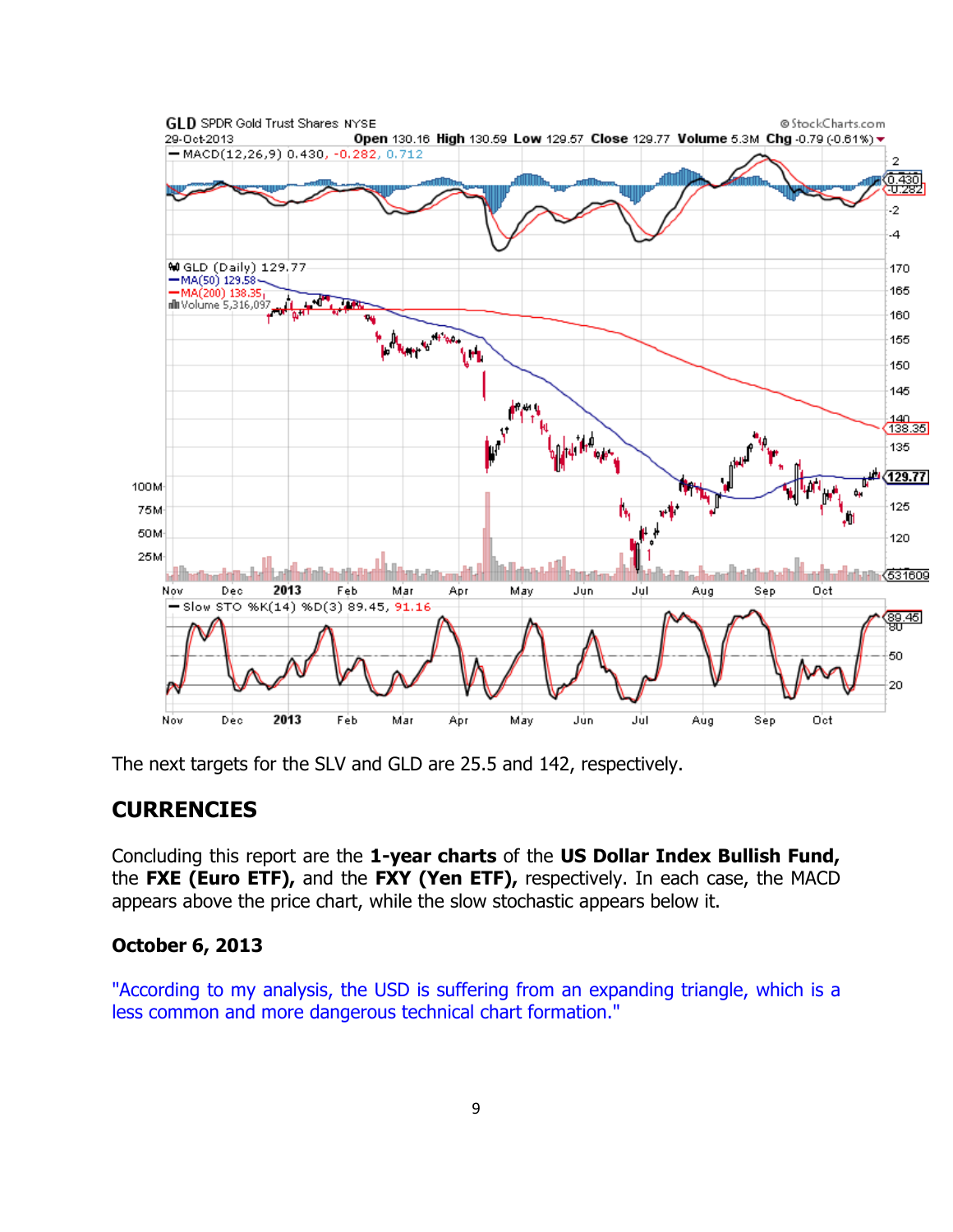The only change in my targets from 23 days ago is a slightly lower expectation for a countertrend bounce to no higher than 21.8 (as opposed to 22), before this particular move's trend-concluding smash (point-7).



#### **October 6, 2013**

"Note too that this bounce to  $\sim$ 22 may closely coincide time-wise with a rally in the Dow, while the Dollar smash could coincide with something more bearishly serious in stocks."

Concerning the euro on the following page, despite 132 not being achieved (correct directionality, however), the comments following the FXE chart may be described by, "so far so good."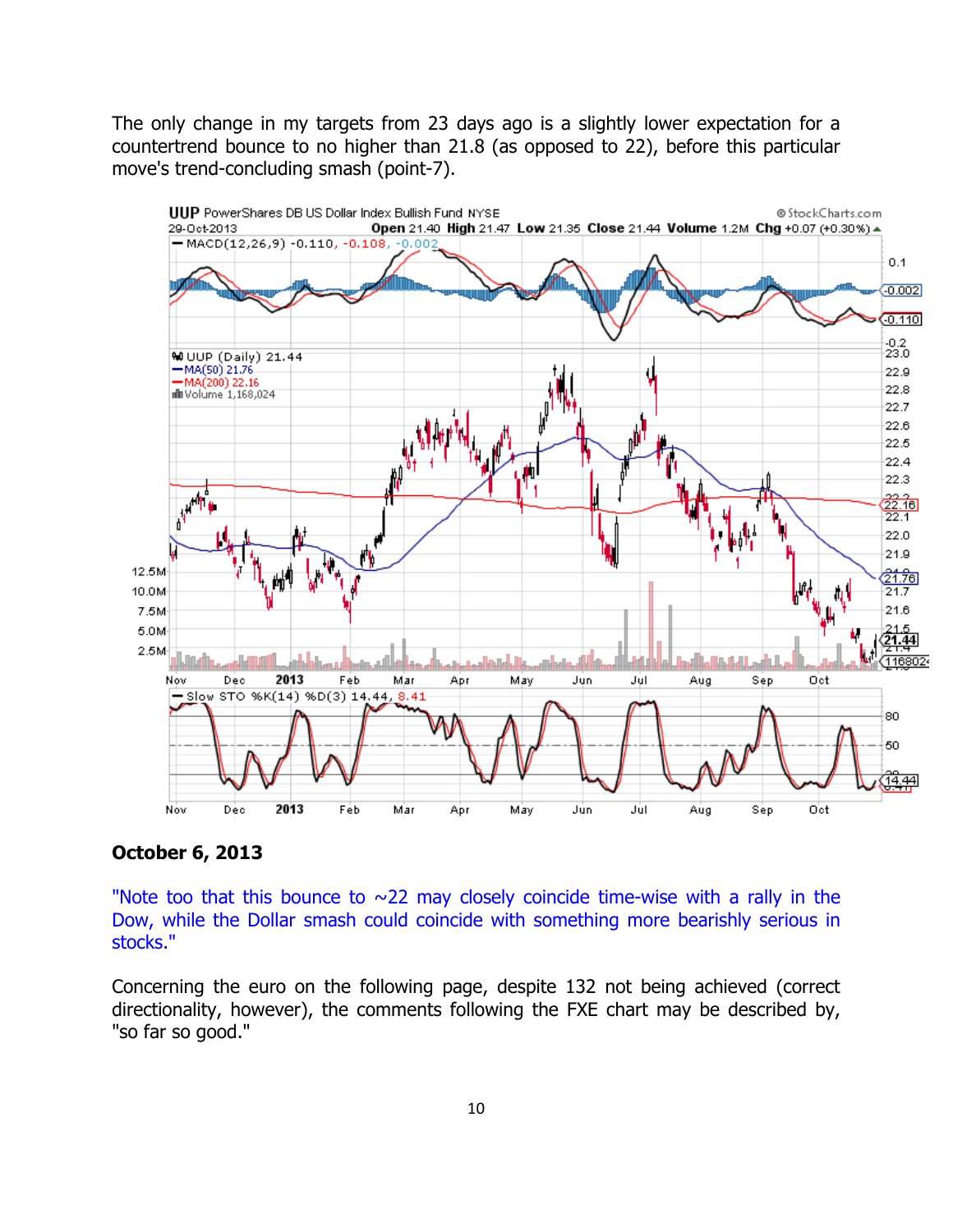

**October 6, 2013** 

"For the euro (above), this could mean a decline to 132, which would be followed by a rally back to the 136 level, or even marginal new highs."

Again, the euro didn't get all the way to 132, though the analysis was correct, justifying that report's conclusion, which included a recommendation to ride my currency wave, as I called it.

Currencies were easily and by far my hottest market for the preceding 12 months, providing huge gains, in identifying cyclical extremes in the major currencies.

Please scroll down to next page for Yen chart.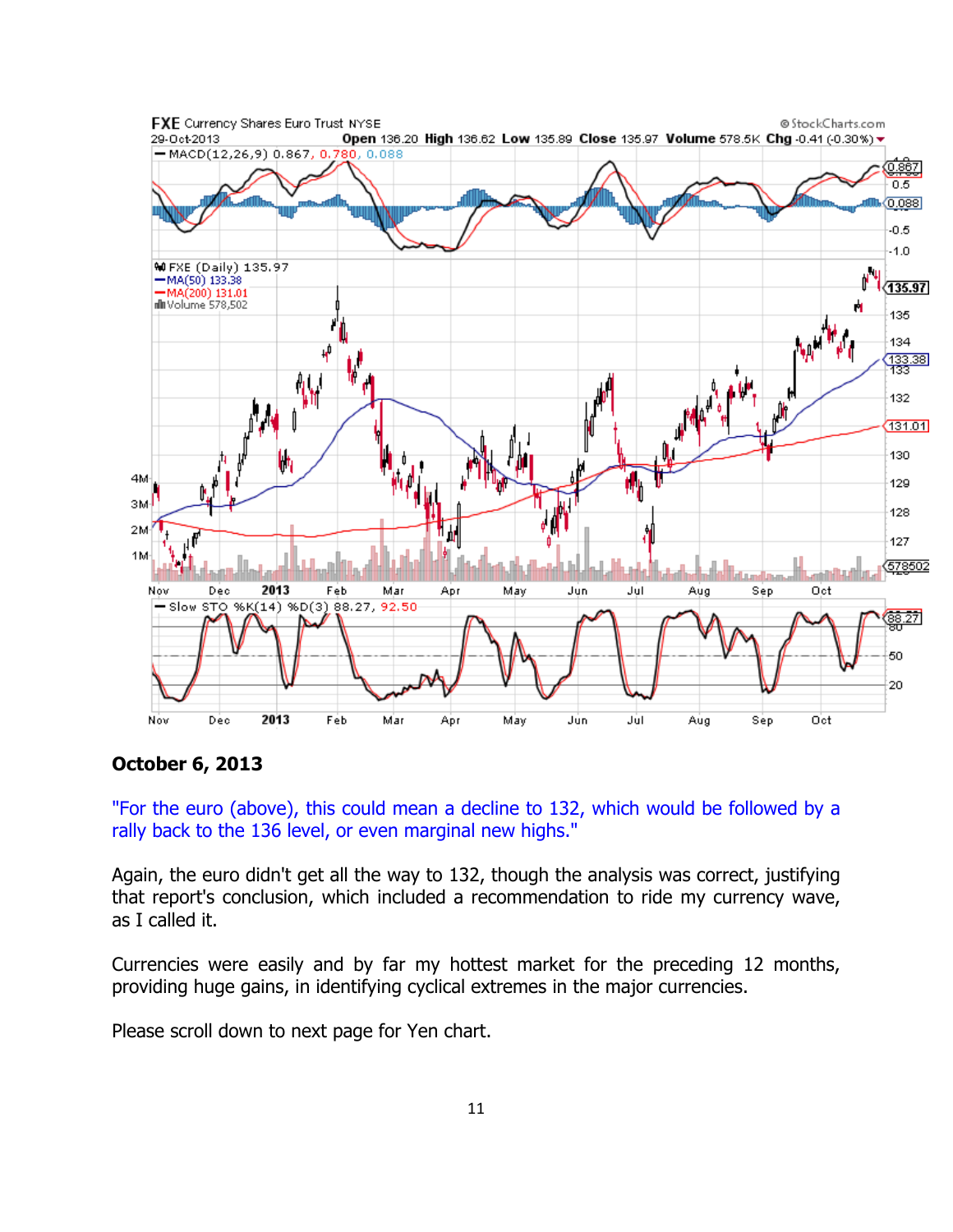

**October 6, 2013** 

"The Yen (below), like the Dollar, appears to have an obvious pattern to read, I believe. Specifically, it seems to be concuding an a-b-c-d-e contracting triangle.

"This would be entirely consistent with the Dollar interpretation and lead to a retest of the lows around 95, dead ahead.

"The point-7 smash in the Dollar would likely coincide with a nasty whipsaw for traders, who get killed as the Yen would subsequently rally to 105."

I suspect that there is a chance that the forecast above may not have been wrong, so much as merely delayed by a lack of volatility in the Yen; that volatility "migrated" to other currencies, including the euro.